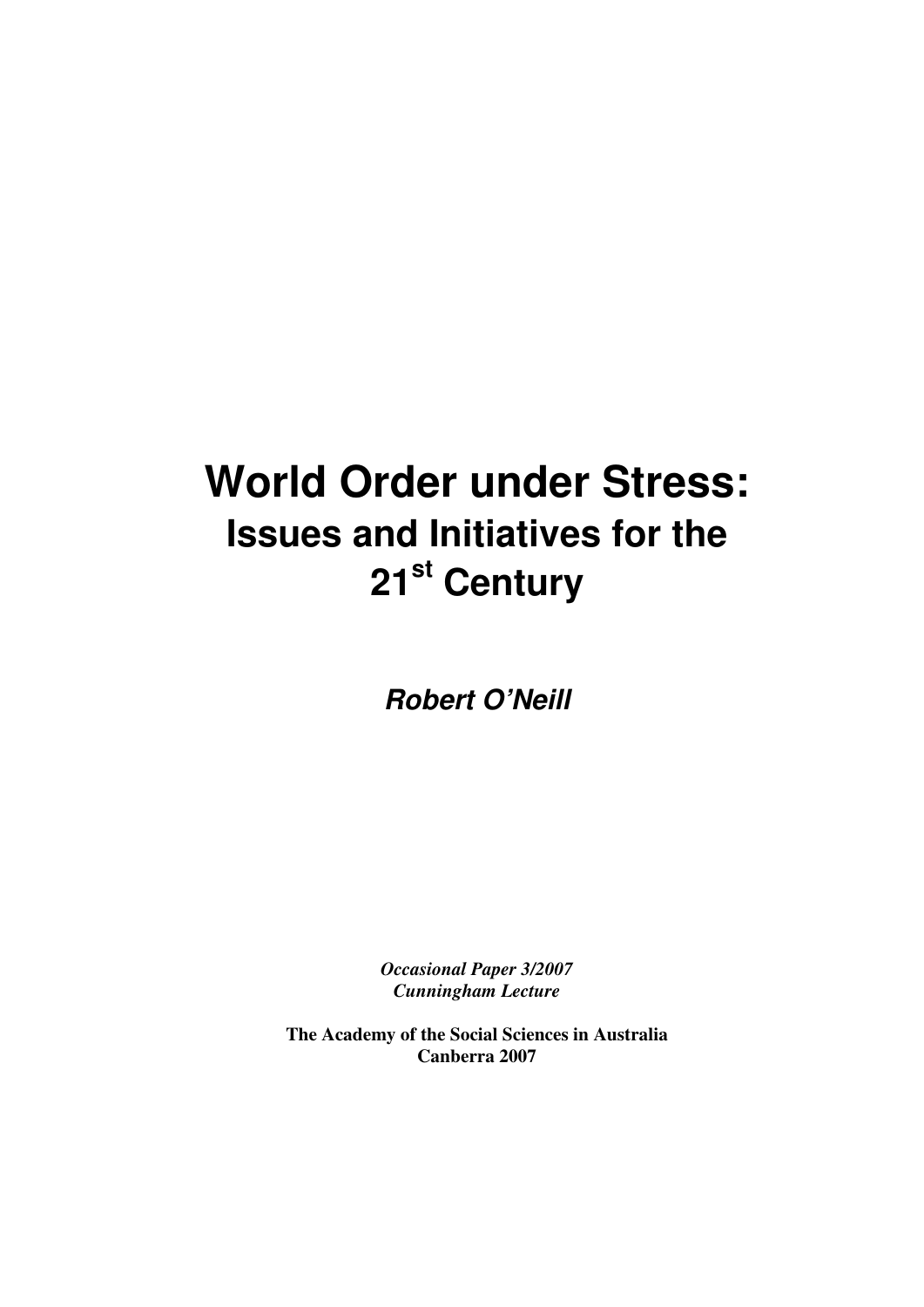© The Academy of the Social Sciences in Australia 2007 ISSN 1323-7136

Requests and enquiries concerning reproduction rights should be addressed to the Academy of the Social Sciences in Australia, GPO Box 1956, Canberra 2601. Tel 02 6249 1788; Fax 02 6247 4335; Email assa.secretariat@anu.edu.au. The Academy is not responsible, as a body, for the opinions expressed in any of its publications.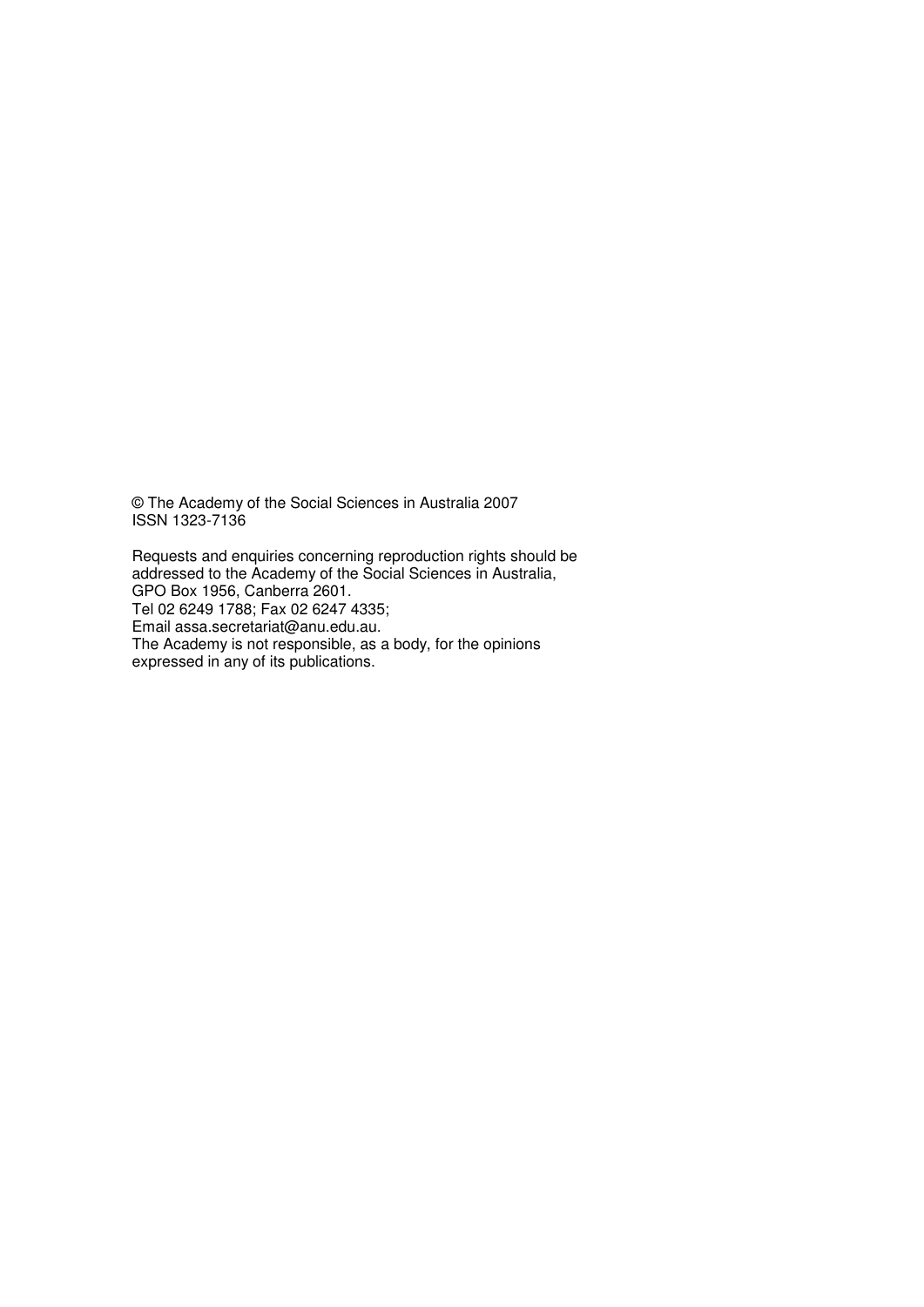# **World Order under Stress: Issues and Initiatives for the 21st Century Robert O'Neill**

**Forty years ago, when I stepped off the aircraft** which had brought me back from a year of way which had brought me back from a year of war in Vietnam, I had the beginnings of an anxiety which has grown more acute since. My worry, in a nutshell, was that the United States for all its wealth and military power, did not know how to respond to a wellconceived insurgency. Many events since then have only confirmed that view. As a result we are now in a serious crisis. In this paper I shall focus on the problems the United States faces as the leading power in the world today, the insurgency of radical Islam, the future of nuclear weapons and the need for closer global cooperation.

Before moving into the substance of my presentation let me offer some words of respect for the man in whose honour this lecture is named. Kenneth Cunningham achieved fame and influence as an educator and especially as the first Chief Executive of the Australian Council for Educational Research. The quality of his work has given the Academy of the



Social Sciences in Australia, and our profession at large in this country, a splendid basis for their development. What is less well known about Cunningham is that he was a front line soldier in the hell of the Western Front, 1916-18, while in his late twenties. He was first a humble stretcher bearer, from whose perspective all of the most ghastly and horrifying aspects of that war must have been only too visible, before rising through the ranks to become a commissioned officer in late 1918.<sup>1</sup>

From September 1918 a brighter prospect dawned for Cunningham, when he was selected to take a leading part in the huge civil re-education project which the Australian Imperial Force conducted in France and the UK from November 1918 to May 1919. It was a great feather in Cunningham's cap to be chosen as one of the leaders in this program, as he had yet to complete his bachelor's degree at the University of Melbourne. It would be interesting to know more about why he was chosen, but clearly he had made a strong intellectual mark among the hundreds of thousands of Australian soldiers in France. Such qualities were, of course, not unknown in the ranks of the stretcher-bearers in the Australian Army Medical Corps, for many of whom a medical post was the only acceptable way in which to serve in a war.

#### **It is not easy being Number One**

**I**t has been a commonplace since the end of the Cold War to refer to the United States as the world's only super-power. What nonsense this is – and what illusions it fosters! In the currency of effective military power for today's wars, particularly well trained infantry, marines and their supporting arms on the ground, the United States is simply a major power,

Academy of the Social Sciences 2007/**1**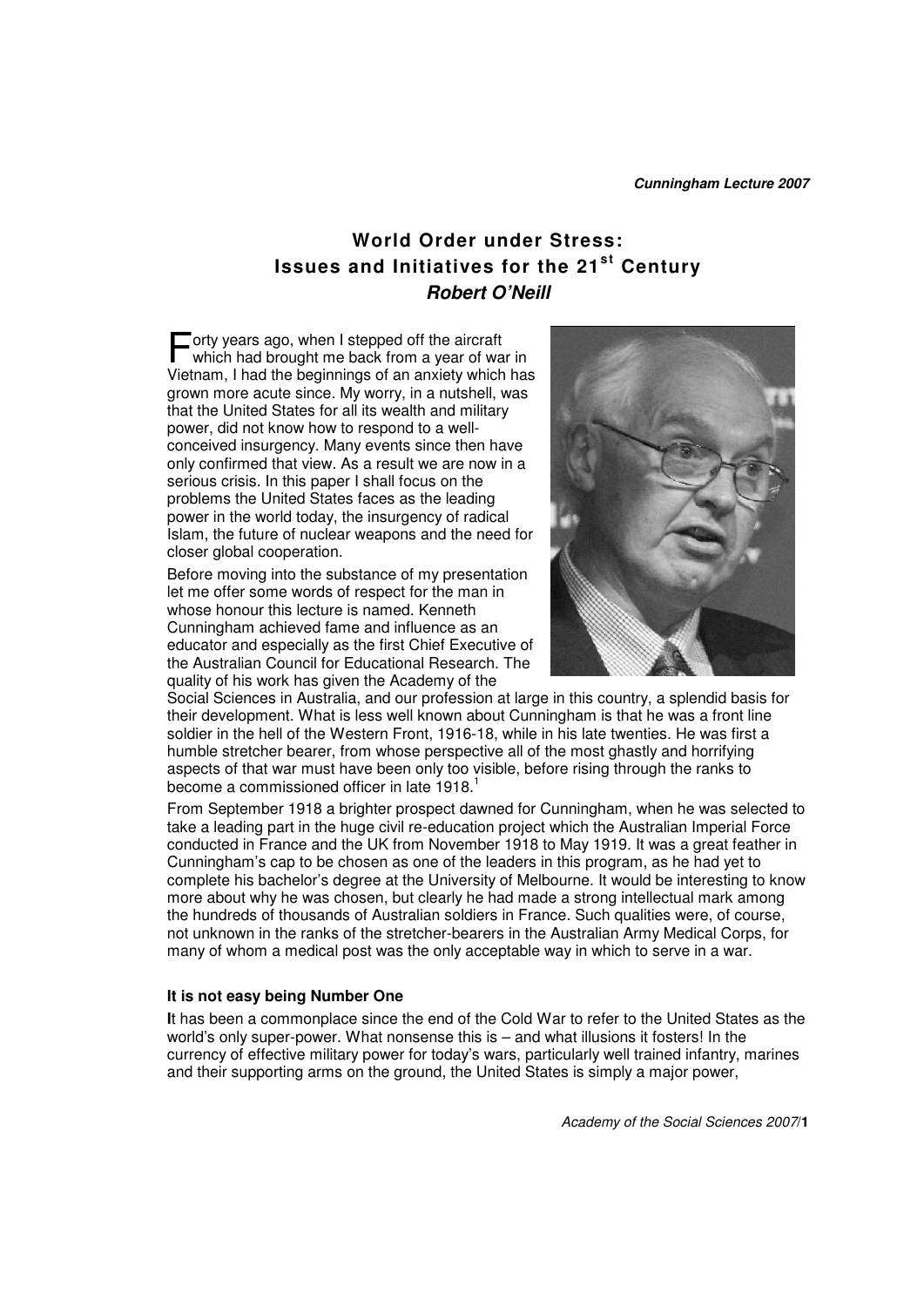contending with many other powers major and minor – some even at subnational level – who can outmanoeuvre and outlast the American will. The United States does not have the necessary military superiority in a major regional war to ensure victory. It is at full stretch militarily, economically, socially and politically with the current conflicts in Iraq and Afghanistan. Not even George W Bush is willing to re-introduce the draft. The United States is the strongest power in the world overall, but it has shortcomings in the particular field in which it has chosen to engage militarily.

Experience of the past four years calls into question the widely proclaimed official view that the United States will eventually emerge victorious from Iraq and Afghanistan. Rather, I suggest, we should give some consideration to what will happen to American leadership and prestige if the US is defeated in either place. There will be some major consequences. Let me briefly offer four case studies in the problems of remaining Number One in a turbulent world.

First, Britain after the Seven Years War. By 1763 British power was at its height relative to other major states. Britain had driven the French out of North America and crushed their ambitions in India. While lacking a really large army, Britain still had the power to win major victories on land. The Royal Navy was dominant across the oceans of the world. Rich trade moved with the British flag. Perhaps even more importantly from the perspective of Britain's major rival, France, Britain was widely admired for its moral, social and political standards. Voltaire and Montesquieu had come to England in the 1720s and 30s, and studied British society and politics. Their perceptive books were influential both in imparting specific ideas to French thinkers and political reformers and in increasing respect in France for Britain and the British. Voltaire's Letters Concerning the English Nation ran to thirty-five editions and in the words of Robert and Isabelle Tombs, the Letters 'made anglophilia not merely fashionable. but essential to an enlightened outlook'.<sup>2</sup> Montesquieu's L'Esprit des Lois was somewhat more balanced than Voltaire's view of Britain but nonetheless Montesquieu saw Britain as the principal bearer of the ideals of freedom, and he contributed to the strengthening of Britain's position as a model for forward-looking Frenchmen and women to adopt.

Sadly for Britain, its moral influence in France was to decline after the Seven Years War because many Frenchmen saw British conduct in that conflict as brutal, selfish and ultimately threatening to France itself in a more direct way. Britain was feared and therefore, many Frenchmen thought, it should be isolated and humbled. This was not merely a French view and soon Britain found itself without allies in Europe. Then it lost North America. Britain's time as Number One was over – not for being evil, but for being powerful, assertive, arrogant and taking on too much.

My second case study is the behaviour of France during and after the wars of the Revolution and the Napoleonic era. There was no shortage of enmity between British and French after the Revolution. By 1800 the revitalised France, led by its military genius from Corsica, had become once again the strongest power in the world. Britain, despite its naval might and wealth, remained a peripheral power in Europe while the French under Napoleon had their years at centre stage. Napoleon's marches of conquest (or pre-emption) frightened too many other nations and peoples for his own good and the result was defeat in the Battle of the Nations at Leipzig in 1813 and at Waterloo in 1815. The French had blown their chances of remaining Number One in Europe by attempting to impose their will and their systems on too many people.

For the next fifty years Europe lacked a dominant power and did not fare too badly under the Concert of Europe. Then in the 1860s came the rise of Prussia under the political guidance of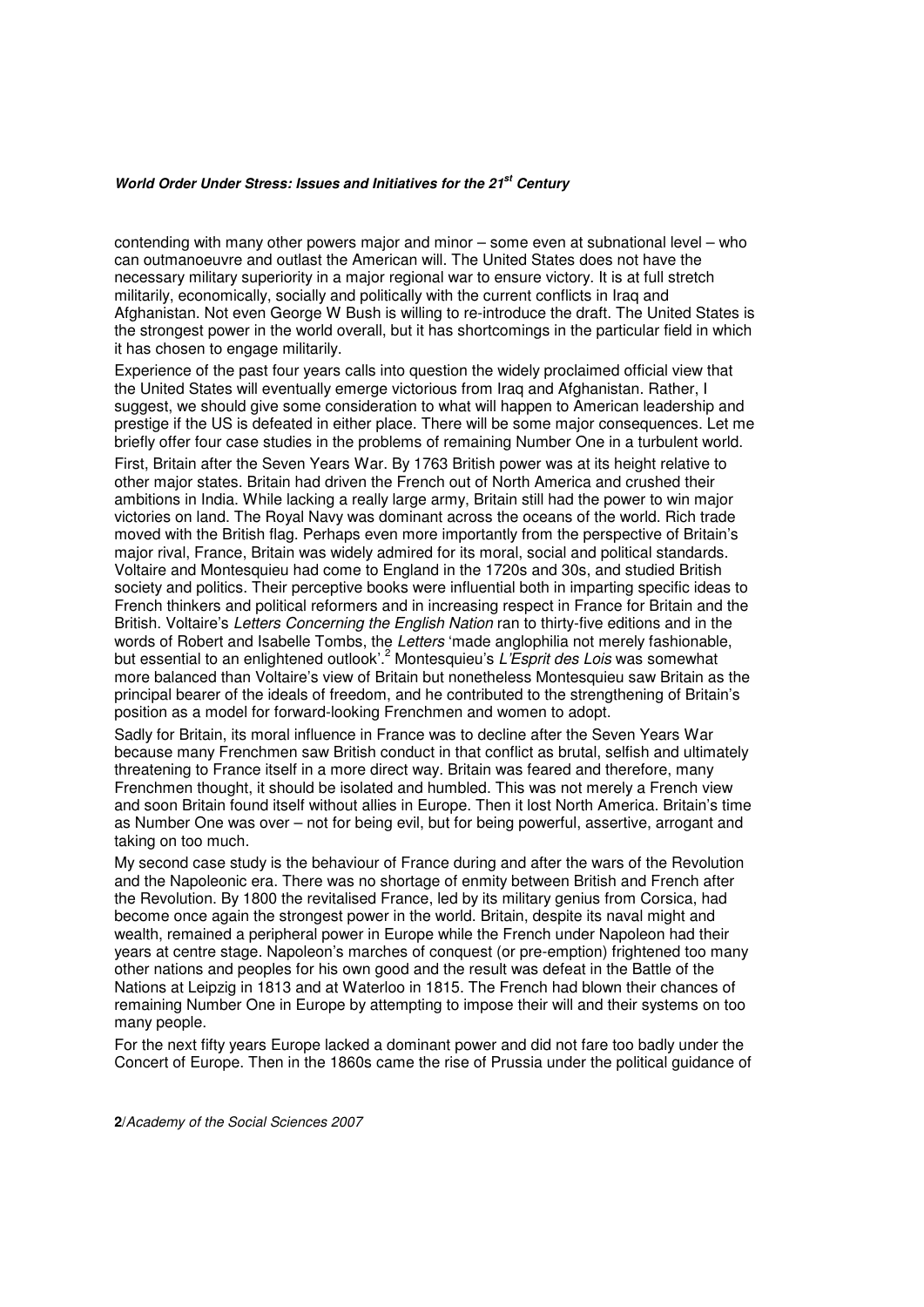Bismarck and the military leadership of Moltke – my third case study. Their defeats of Austria-Hungary in 1866 and France in 1870 enabled the Prussians to create a unified greater Germany which in its turn became the greatest power in Europe. Its government also passed some remarkably forward looking social legislation. Americans, Australians and Englishmen came to Germany for ideas on many topics. But German leaders had to face the real Angst and the not-so-real paranoias of being Number One. The generation which followed Bismarck after 1890 allowed Germany's cooperative relations with Russia to erode. At the same time Germany saddled itself with the security problems of the Habsburg Empire as it tried to suppress a host of national problems across Eastern Europe and the Balkans. Germany felt forced to go to war pre-emptively against France and Russia in 1914, causing such alarm elsewhere that soon Germany and Austria-Hungary were at war with most of the rest of the world. By 1917, the United States of America was engaged in war on land and at sea for the first time in Europe. Germany soon lost its place in the sun as its enemies deliberately weakened, contained and humiliated it once the Kaiser realised that his forces were overstretched.

A re-invigorated Germany pre-emptively challenged the status quo again in 1939. Japan seized its moment in 1941-42 to become Number One in the Pacific and similarly destroyed its prospects through frightening too many people and taking on too much. The legacy of these attempts by Germany and Japan to secure their futures by use of force set them back a huge distance in terms of their acceptability around the world. Only now, sixty-two years after the end of the Second World War, are they becoming regarded as desirable partners for the maintenance of order and security around the globe.

My fourth case study is one of two leading powers – the United States and the Soviet Union during the Cold War. Each of these helped to legitimise the other in the eyes of their numerous supporters around the world. By 1990 the United States had defeated the Soviet Union through the quality of its political, social and economic systems, its delicacy in alliance management, and its realism in offering no prospect for the Soviets to use force pre-emptively against itself or its allies. The heavy-footed Soviets became isolated. They had no real friends and alongside the US they simply looked bad.

How has the US fared since becoming a single Number One in its turn? As I said at the outset, it is not easy to hold this position for long. Many powerful, well-led states have been Number One in earlier times and they have all been demoted. The principal factors were: causing fear among several individually less powerful states; then applying force preemptively and over-optimistically; and finally, discovering that the cost of achieving victory would be unsustainable. In the post-1945 world the delicate balance of terror (to use Albert Wohlstetter's phrase) applied a restraint on Soviet and US use of force which helped them to avoid a major direct clash. But this mechanism did not prevent the Americans from waging a major war in Vietnam and the Soviets from making a large-scale commitment of force in Afghanistan. The Soviets were unable to bear the cost of competition with the United States and they slipped down the ladder.

The United States has not yet lost its position as Number One, nor would most of us want it to, but its influence has declined since 2003. Opinion surveys the world over have shown repeatedly that the moral standing of the United States has been damaged, and that President Bush himself is poorly regarded. American proclivities to use force are deprecated. America's proficiency in counter-insurgency is rated as low. US capacity to administer an occupied country is seen as weak. In short, America's halo has slipped. Regaining the respect and esteem that it has lost will not be easy, and, history tells us, when a national leadership is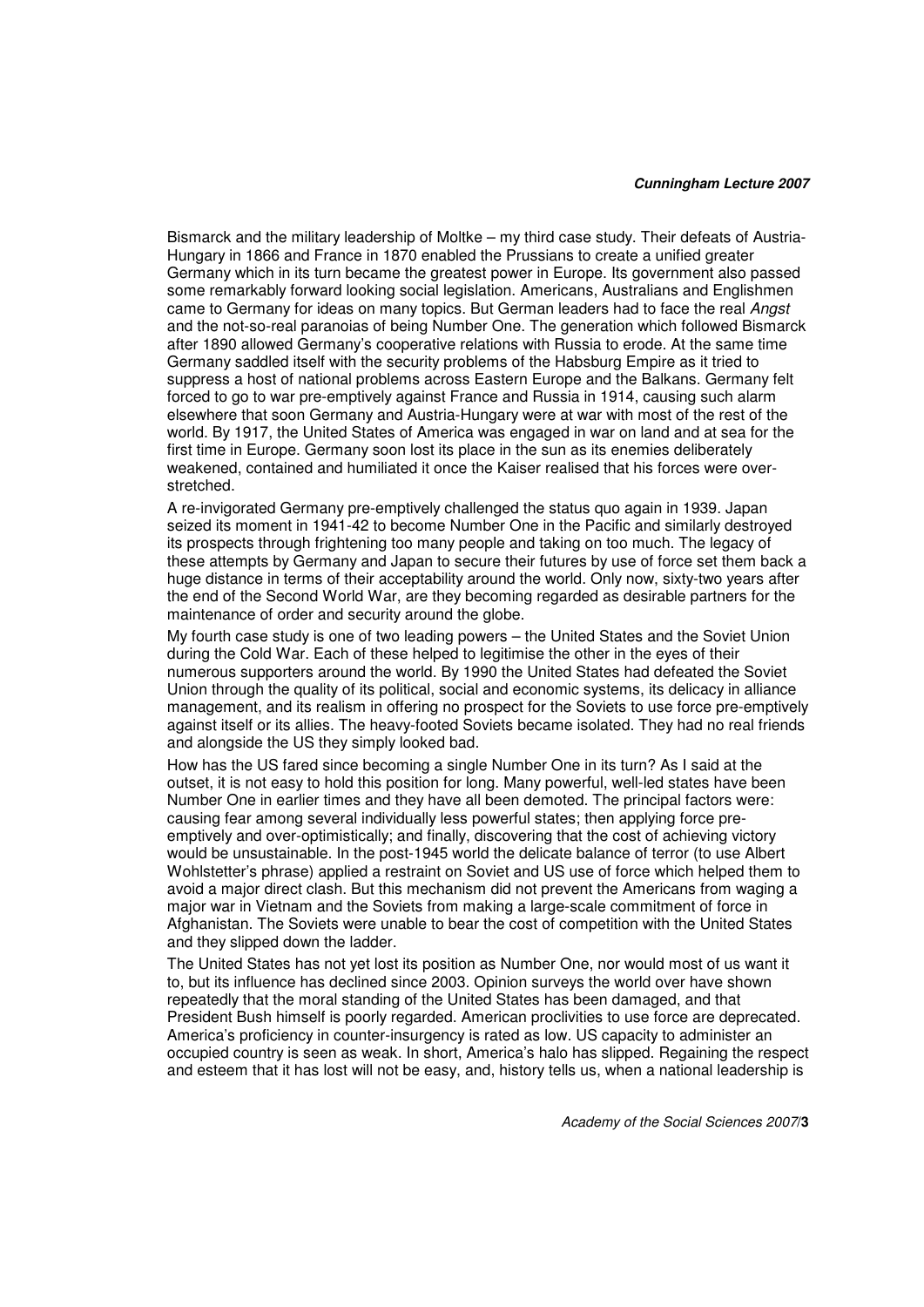under pressure, judgement is apt to go astray. Terrible consequences can result. Just bear in mind the implications of some of Vice President Cheney's recent remarks on Iran. We all have an interest in persuading the United States to stop weakening itself. We do not need a dominant, autocratic Number One to hold sway for a generation or so, as we had in former centuries. America does not have to maintain world order by itself, but it has to lead by consultation and persuasion or it will fail. Other major powers in Europe and Asia have to be convinced that they will be listened to and their contributions welcomed.

Our challenge is to try to convince more Americans that they are heading into worse danger with the policies of the Bush Administration and to work with them to help change course.

# **The West and radical Islam**

**L**et me begin my discussion of issues in the Middle East with a few more lessons from history. One of the key assumptions underlying President Bush's decision to go to war in Mesopotamia is the notion that Iraq is a viable country. This needs some critical reassessment. Iraq was an imperial British creation, put together out of three former provinces of the Ottoman Empire in 1921 when Colonial Secretary Winston Churchill, prompted by his adviser Lawrence of Arabia, had to find a fitting territory over which Prince Faisal could rule once the French had ejected him from Syria. While it was commendable of Lawrence (and Churchill) to recognise some debt to Faisal for his leadership of the Arab revolt against the Ottomans during the First World War, they created a huge conundrum for the future by choosing Mesopotamia to be Faisal's future domain.

This region had been a classical march-land - the scene of battles and wars between neighbouring states - for millennia. Sumer fought Akkad, Assyria fought Babylonia. The Kurds established their hold on the area ranging from present-day eastern Turkey to northern Iran, probably in the sixth millennium BCE, and they have been busily engaged in defending their autonomy and claims to independence ever since – not always successfully, but with determination and credibility. All invaders of the Kurdish region of the Middle East have suffered for their intrusions and even Saddam was unable to suppress them fully. The notion that what is now the eastern part of Turkey is not historical Kurdish territory does not get much of a reception from the Kurds. They have lived there for thousands of years and Turkish attacks on the bases of the PKK are not likely to make the Kurds forget it!

In the first millennium BCE the Persians, the Macedonians, the Seleucids, the Parthians and then the Romans all marched in but after a few hundred years they were gone. The Arab conquest and subsequent mass migrations from Arabia led to the founding of Baghdad as the centre of the Abbasid Caliphate which overlapped three continents, from Spain to India. During the eighth century the Muslims divided into Sunni and Shia. The Mongols took Baghdad in 1258 and ruled until 1335. Thereafter the Kurds and Arabs of Mesopotamia were proud that they had survived the horrors of a Mongol invasion. Could anything have been worse?

The Arabs were unable to stem the Ottomans, who, led by Suleiman the Magnificent, took Baghdad in 1534. Ruling through districts, the Ottomans controlled Mesopotamia until 1916. Their principal vilayets, Mosul, Baghdad and Basra, had a substantial degree of autonomy, and were relatively prosperous, but being composed of very different ethnic and religious mixtures, these three regions did not cohere. The Ottomans had to deal with a number of revolts and insurgencies, despite their relative liberality as rulers. The Kurds, Sunni and Shia were people with proud traditions but collectively they were not a nation. They lived in multi-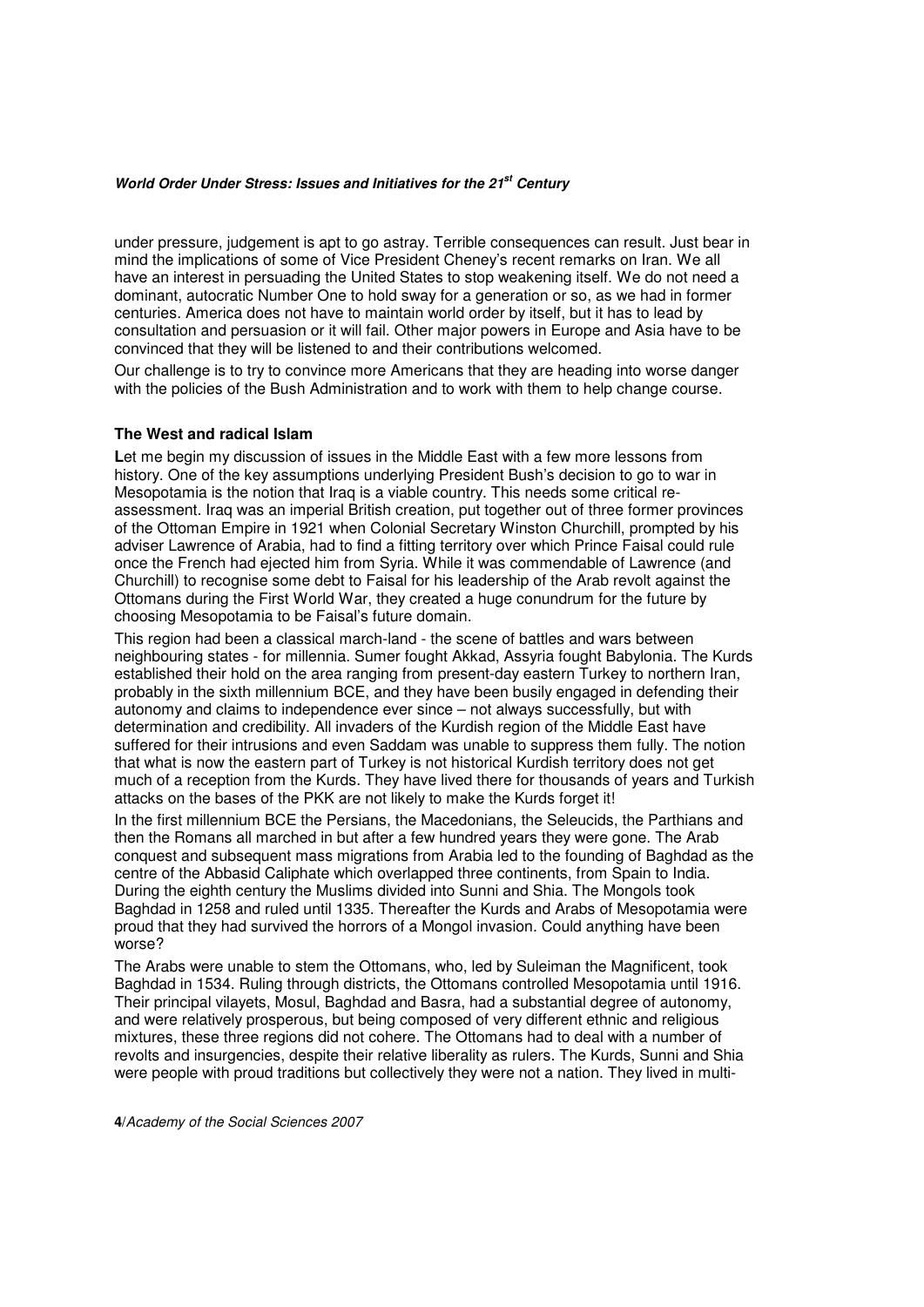ethnic districts, sometimes harmoniously and sometimes not. They each regarded themselves, their history, culture and religion as very special, and were prepared to fight hard and endure great hardships, including death, to have the degree of autonomy that they felt was essential to their continued survival.

The British soon found, once they had put Faisal onto the shiny new but teetering throne of this freshly created state, Iraq, that they faced both a hostile Turkey and a long-running Arab revolt. Colonial Secretary Churchill himself wrote to his Prime Minister Lloyd George on 1 September 1922 that 'we are paying eight millions a year for the privilege of living on an ungrateful volcano out of which we are in no circumstances likely to get anything worth having.<sup>3</sup> Thus had the vision of Iraq soured for Churchill since he had brought it about seventeen months previously. The British experience of attempting to control Mesopotamia over the following thirty years was a most unhappy and expensive one.

The British depended on local strongmen (such as General Nuri es Said and Rashid Ali) and when they gave Iraq up, it was ruled by first the Army and then the Baath Party under Saddam Hussein. And that is the only way that Iraq in its brief life as a state has been controlled. The notion that this non-state could be made into a flourishing liberal Western-style democratic nation as a result of an American invasion is simply ludicrous, and was seen as such by many informed observers in 2002 when US invasion plans began to be discussed openly.

The Bush Administration, and Defense Secretary Rumsfeld in particular, apparently had little idea of the formidable nature of the task that they were about to attempt. Remember Rumsfeld saying on 7 February 2003 'It could last six days, six weeks. I doubt six months.' And nine days later Vice-President Cheney expressed these views: 'I think it will go relatively quickly, ..(in) weeks rather than months.' and 'I really do believe that we will be greeted as liberators'.

The Administration's second mistake was in their failure to see that the United States armed forces were not well suited for facing communal resistance. Their third error was in failing to make any prudent preparation for a protracted war should their hopes for rapid victory prove ill-founded. The force sent in was not only inexpert, but also much too small. The result has been a briefly successful invasion of Iraq by US and allied forces, followed by a period of chaos until it dawned on Administration leaders that they were up against strong and probably enduring resistance from the local people. Then came another period in which blunt force was used relatively heavily, killing tens, maybe hundreds, of thousands of local civilians, maiming hundreds of thousands more, destroying vital civilian infrastructure, buildings and houses, and complicating the regeneration of a thriving civilian economy.<sup>4</sup> In the last year General Petraeus and some bright young assistants (including one of my own doctoral students) have taken a more considered approach to the development of appropriate counter-insurgency techniques and forces. The jury is still out on their efforts but early victory is not in sight.

Success may not come at all. The challenge is extremely formidable and US armed forces are difficult to retrain and then re-use in a much more sensitive way. As a student of US public opinion in wartime I recognise that the most likely outcome will be that American public opinion will simply give up on this conflict and force the next Administration to withdraw. Then we shall all be in deep trouble as terrorists gain an array of secure bases in Mesopotamia from which they can slaughter their local foes, launch attacks on Arab enemies across their borders and then threaten Israel. Some of this activity is likely to be supported by Iran, and possibly even controlled by it. Other insurgent operations will derive support and direction from the Al Qaeda networks in Afghanistan and Pakistan. Afghanistan is likely at best to continue to be a battle zone – I shall forebear from giving you a history lesson on failed

Academy of the Social Sciences 2007/**5**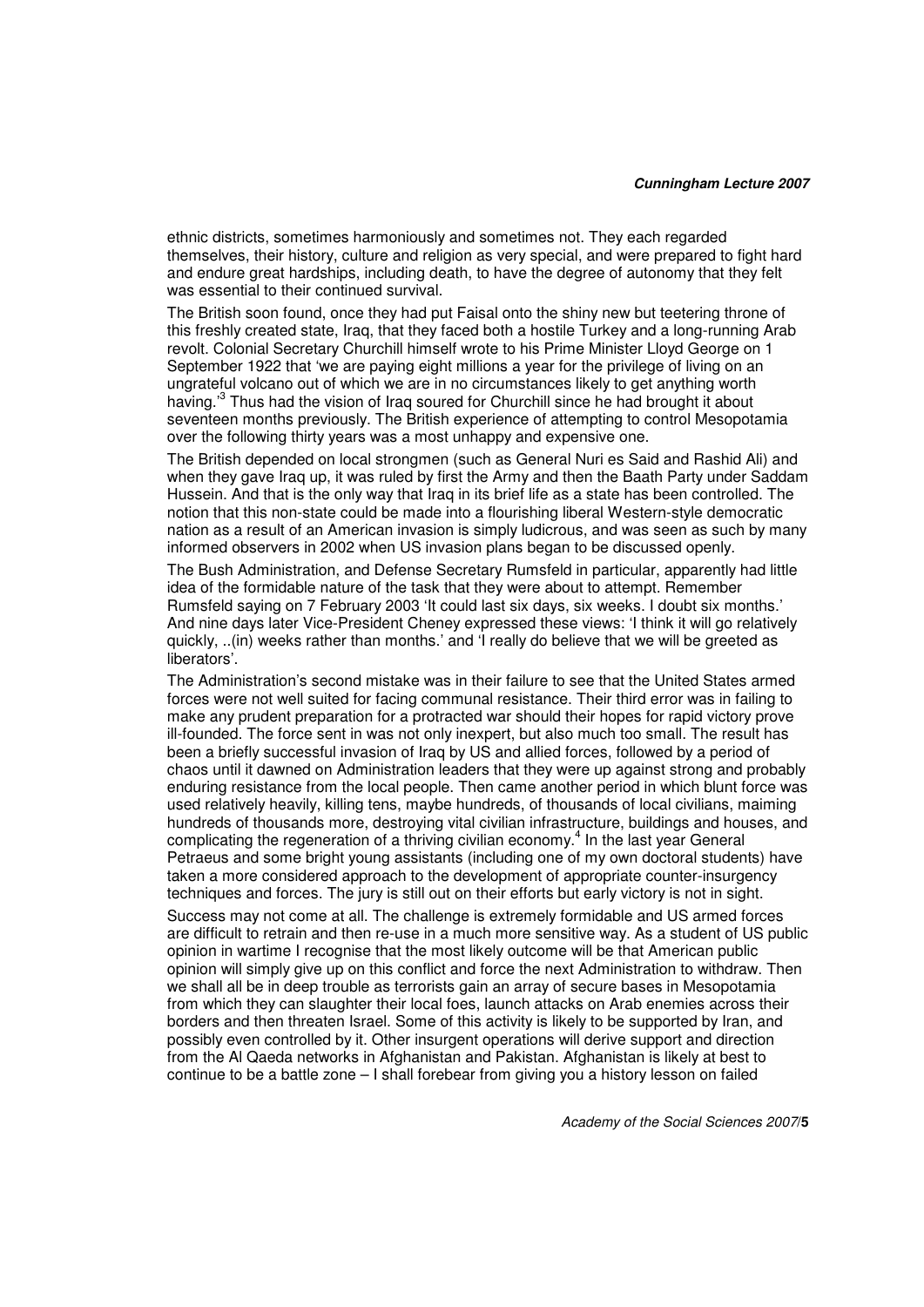foreign attempts to control that region. You already know of the experiences of Imperial Britain and the Soviet Union there over the past two centuries.

Pakistan is a dangerously fragile container of destructive forces of many kinds, including nuclear weapons. Current events there are extremely disturbing. Let us not delude ourselves that violent radicals will not try to oust General Musharraf, Benazir Bhutto and others likely to be cooperative with the United States. Prospects for the survival of a stable and friendly Pakistan are hard to read but clearly the less internal pressure that the country has to endure, the better off we shall all be. General Musharraf's recent declaration of a state of emergency simply underlines the seriousness of the plight of one of the West's principal allies in the Middle East. Among other questions arising is who will control Pakistan's nuclear weapons in the longer term and how securely are they now being held?

I could offer some historical observations on the Israeli-Palestinian conflict which suggest that both peoples face a very difficult future, but that would be to inflict too much on you, my audience, for a 45 minute lecture. Let me simply pass on an appraisal that I heard Henry Kissinger make over breakfast in London one morning in 2001. He said 'The trouble with Americans is that they think that every problem has a solution. But in the case of the Israeli-Palestinian problem that just is not true. There is no solution to this problem. All you can do is try to manage it.' I think he is right and we have to constantly remember the presence of the Israeli-Palestinian tensions – another reason for treating the whole Middle Eastern area with delicacy, forbearance and above all, knowledge of the forces at work there.

So let us not succumb to the optimistic blandishments of Western governments on the future course of the struggle between radical Islam and the West. We have joined combat and we are not doing very well. One of the most disturbing features of the conflict has been the propensity of the leading Western governments participating, including our own, to ignore sound advice at the outset and then, when in trouble, to pretend that everything is going much better than it is. The Iraq War will make a splendid case study in government manipulation of public opinion and disregard of expert advice. I remain reasonably well connected with other international security specialists around the world. A majority of my colleagues has been opposed to the Iraq War from the outset. The US and allied governments simply put their fingers into their ears and took no notice of what experts had to say, while their soldiers and other personnel in Iraq, plus hundreds of thousands of Iraqi civilians, have borne the fearful costs of this disregard. Among the consequences of this decision-making process is the fact that it will be harder to recruit bright young people to the armed forces just when we need more of them. And fairly soon our electorates are going to wake up to the hollowness of the claims made by the current governments in the United States and Australia that they are the best guardians of national security.

# **The future of nuclear weapons**

**I** have already mentioned nuclear weapons in the case of Pakistan. This country is only one of nine who can inflict sudden death on hundreds of thousands of people and destroy whole cities and major installations. One of the defining characteristics of international security in the  $21<sup>st</sup>$  century has been the threat of the suicide bomber armed with weapons of mass destruction. We learned to live with nuclear weapons during the Cold War because there was a sense of balance and therefore relative stability between two sides, neither of whom was prepared to risk destruction by the weapons of the other.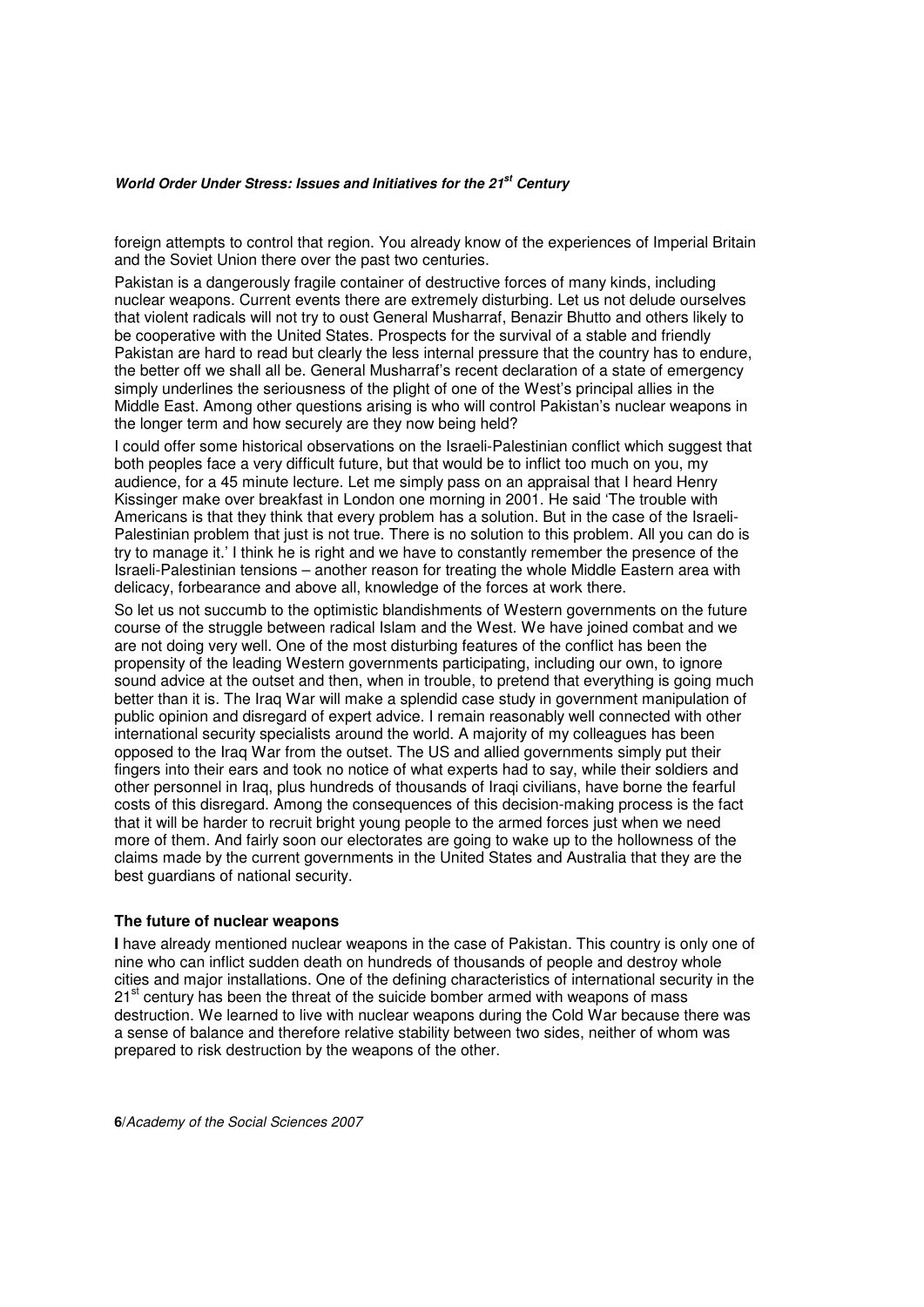Sadly the nuclear non-proliferation treaty regime seems close to collapse and the Bush Administration's attempts to open up the links of trade in nuclear technology with India are undermining it further. Curiously it is now the forces of Indian nationalism which are the main obstacle to the development of a relationship which is well outside those thought fit by the framers of the Non-Proliferation Treaty (NPT). What on earth must the Iranians be thinking as the Bush Administration smiles on India and Pakistan, two non-signatories of the NPT, while they, who have signed it, are threatened with sanctions and military attack? If they had not thought about developing nuclear weapons before, the Iranians must surely feel motivated now to acquire their own deterrent.

And what other sources of nuclear weapons proliferation are there? It is too early to cross the North Koreans off the list. And as more states build civil nuclear power stations in the hope of reducing emissions of green-house gases, so the means to build a nuclear weapons capability will spread. Will no government succumb to the temptation to develop their own nuclear weapons? Will no theft of fissile material occur?

When I accepted the Keating Government's invitation to be a member of the *Canberra* Commission for the Elimination of Nuclear Weapons in 1995, I did not expect that our work would be crowned by short-term success. But it was clear to me that the role of nuclear weapons had changed since the end of the Cold War and it was high time to re-examine their utility. Proliferation had become a greater danger and the possibility of nuclear weapons falling into the hands of terrorists was another new factor to be assessed.

When we produced our report, a document which still contains much sound advice, it was interesting to witness the defensive reaction of four of the five 'recognised' nuclear weapons states: the United States, Russia, Britain and France. Only the Chinese seemed willing to talk seriously about the changes recommended by the Commission. Chinese readiness to talk probably had something to do with their relative weakness in nuclear weapons twelve years ago, and their reluctance to bear the costs of a more intense round of competition with the US and Russia. The Americans and the Russians were prepared to talk to each other about their future nuclear weapons policies, and they have. Useful reductions have been made, but also some unhelpful steps been taken such as the Bush Administration's withdrawal from the Anti Ballistic Missile Treaty. Both states are on the verge of developing new types of weapons and their policies will place further stresses on the nuclear non-proliferation treaty regime.

I knew personally quite a few people in the British and French Foreign and Defence ministries who were responsible for nuclear weapons policy advice to their governments. We talked eye to eye and in a relaxed way. I got nowhere with them because nuclear weapons are seen by Britain and France as very desirable levers of political influence – although they will rarely admit that this is their main rationale. Without nuclear weapons the British and French cognoscenti feel that their governments would forfeit leverage in Washington, in NATO councils, in the European Union, in Moscow and even vis à vis each other. Furthermore the British and French governments and most opposing political parties in both countries had devoted such great efforts to beating down the anti-nuclear lobby during the Cold War that they find it hard now to contemplate preparing their own electorates to face a future without their own national nuclear weapons.

Although the Canberra Commission's report fell on deaf ears in the governments of most of the nuclear weapons states, it raised the issue in a serious way in the new international context. Other experts have taken the debate forward in both nuclear weapon and nonnuclear weapon states. A solid body of support for elimination has developed and it was particularly significant to see last January that former US Secretaries of State Henry Kissinger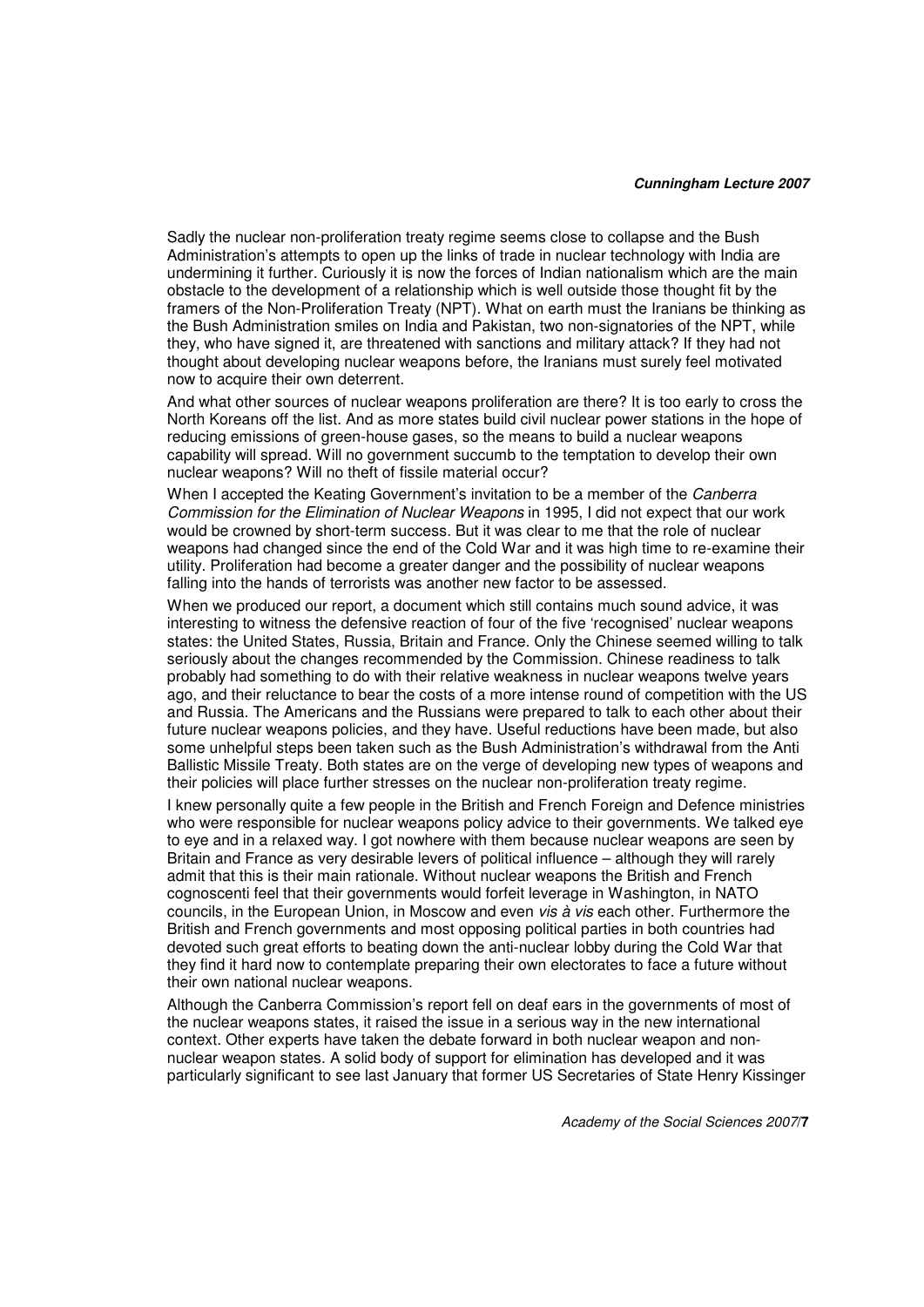and George Shultz, Defense Secretary Bill Perry and Senator Sam Nunn published a joint call for the elimination of nuclear weapons.<sup>5</sup> It would be hard to find more authoritative American figures to make that call, and they based it on their own experience. On 24-25 October 2007 these four led a conference at Stanford University on ways of taking the proposal forward. Momentum is building.<sup>6</sup> On re-reading the Canberra Commission's report today, I believe that it makes even more sense than it did in 1996.

The consequences of not eliminating nuclear weapons will include the encouragement of nuclear terrorism. This is first and foremost a American problem. Terrorists, particularly nuclear ones, do not have many shots in their locker and they are unlikely to want to waste their fire on anyone other than Number One. Many Americans are alive to the dangers they face. My friend Graham Allison at Harvard has written an excellent book, Nuclear Terrorism: the Ultimate Preventable Catastrophe, $7$  in which he recommends a considerable strengthening of the NPT regime. But the issue he does not confront so squarely is elimination. Why would all the states currently without nuclear weapons continue to deny themselves this form of power when the United States, Russia, China, Britain and France are all about to update theirs? They have the examples of Israel, India and Pakistan, and also of North Korea and Iran, to give them further encouragement. The double standard built into the NPT is likely to prove fatal to the current regime, while the opportunities for suicidally minded terrorists to strike at their enemies with their own 'big bang' will continue to increase.

# **The need for strengthened international authorities to maintain security**

**T**hus far I have focused on largely traditional security problems – ones where the initiative is essentially in the hands of national governments, or alliances and coalitions of national governments. In the 21<sup>st</sup> century another much broader set of issues will challenge humankind as we endeavour to cope with climate change, $^8$  maintaining standards in human rights and international law, preventing and alleviating famine, controlling the spread of diseases among people, animals and information technology, facing the consequences of state collapse, and learning to de-fuse various forms of global class struggle of which the confrontation between radical Islam and the West is only one variety.

We are not confronting these challenges for the first time, however. The community of states has implemented many forms of cooperation ranging from collaboration between treaty signatories working together to accepting the authority of global bodies such as the League of Nations and the United Nations – both founded through the ideas of American leaders, to help serve American national purposes.

Sadly the UN does not enjoy a good reputation in the United States and the tensions and splits which arose when the United States went to war with Iraq are still in evidence. The impact of a US attack on Iran is likely to have a profoundly negative effect on the future of international cooperation, just at a time when we need of more of it.

The pernicious doctrine of pre-emptive attack needs to be exposed for what it usually is: a cover story for aggression. Political leaders who employ pre-emption put themselves in the hands of one of the least reliable agencies of government – peacetime strategic intelligence. Great power leaders will lose legitimacy and become rallying points against which committed people will fight. It is time for some straight talking around the Security Council table on preemption, and then a report to the General Assembly for open debate. This might help in preventing Number One from becoming more isolated.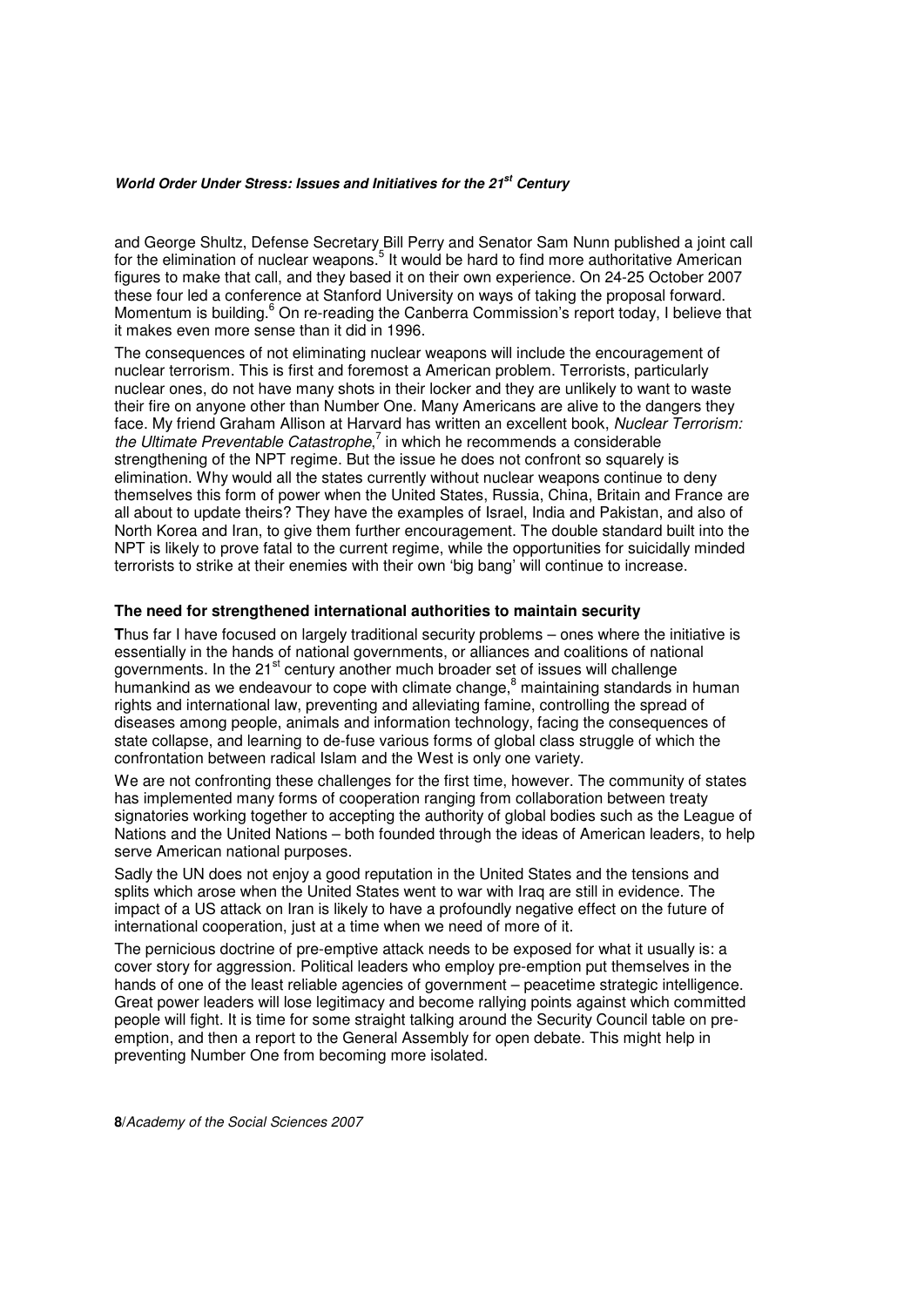Security Council reform, including the admission to permanent membership of states such as Germany, Japan, India and Nigeria, remains an important challenge. The ability of the UN to raise and pay for peace keeping forces of serious strength and capacity needs to be increased. The appointment of senior UN officials requires more careful oversight, as does the whole way in which the organisation conducts its business from day to day. Much needs to be done, and it should be approached in recognition that without the UN the world would be in a much worse condition.

The recent widespread recognition that we all face serious problems due to global warming and climate change reinforces the need for our principal international body to be made more effective. The recently published report of the Center for Strategic and International Studies in Washington DC, The Age of Consequences, reaches the following conclusions on the challenges to global governance:

Severe or sudden climate change presents a profound challenge to existing social and political organizations in countries rich and poor. International cooperation might increase as people rally to save human civilization, or individuals and groups might become preoccupied with promoting their own survival. Under enormous stress brought on by climate change, the United Nations and other existing international institutions will have great difficulty managing their full range of adverse consequences. The implications of new international alignments driven by environmental factors are uncertain, but the complex and inherently divisive nature of climate change is likely to impede collective responses.<sup>9</sup>

While it is interesting that a leading group of analysts in the United States is taking such a clear-eyed view of the security problems flowing from climate change, it is salutary that they point to international division as a more likely outcome than collective action. We do not need to take this as given however, but rather, making due allowance for a American tendency towards disregard for international organisations, especially the United Nations, it seems wiser to make a stronger effort to develop strength and effectiveness through global and regional bodies. After all, these problems are not likely to be solved by the actions of any one powerful state, even in terms of securing the futures of its own people. Without a much stronger set of international organisations it is hard to see how civilisation is going to survive.

#### **In Conclusion**

**F**irst, the United States' challenge is to learn from its own recent experience, and the histories of other leading powers, so that it might avoid gradual loss of respect and authority, followed by growing alienation from other states, including its friends. The US needs to show greater awareness of, and sensitivity towards, the views of its colleagues in the world community of states. There are rules and norms to be obeyed, especially with regard to the use of force. Wars are best launched with the sanction of international authority. Also any wars initiated with the UN's support need to be conducted successfully. Armed forces used for the reconstruction of failed or split states need to be relatively large, multi-national in composition and command, specially trained for this very demanding role, and, once committed, kept on station for many years of service.

Second, the United States and its friends face huge problems in the Middle East. Prospects are not good. We need to prepare ourselves to face a much more severe set of problems in the wake of a Western withdrawal from Mesopotamia. We need greater international cooperation and political, social and economic policies which can achieve our ends more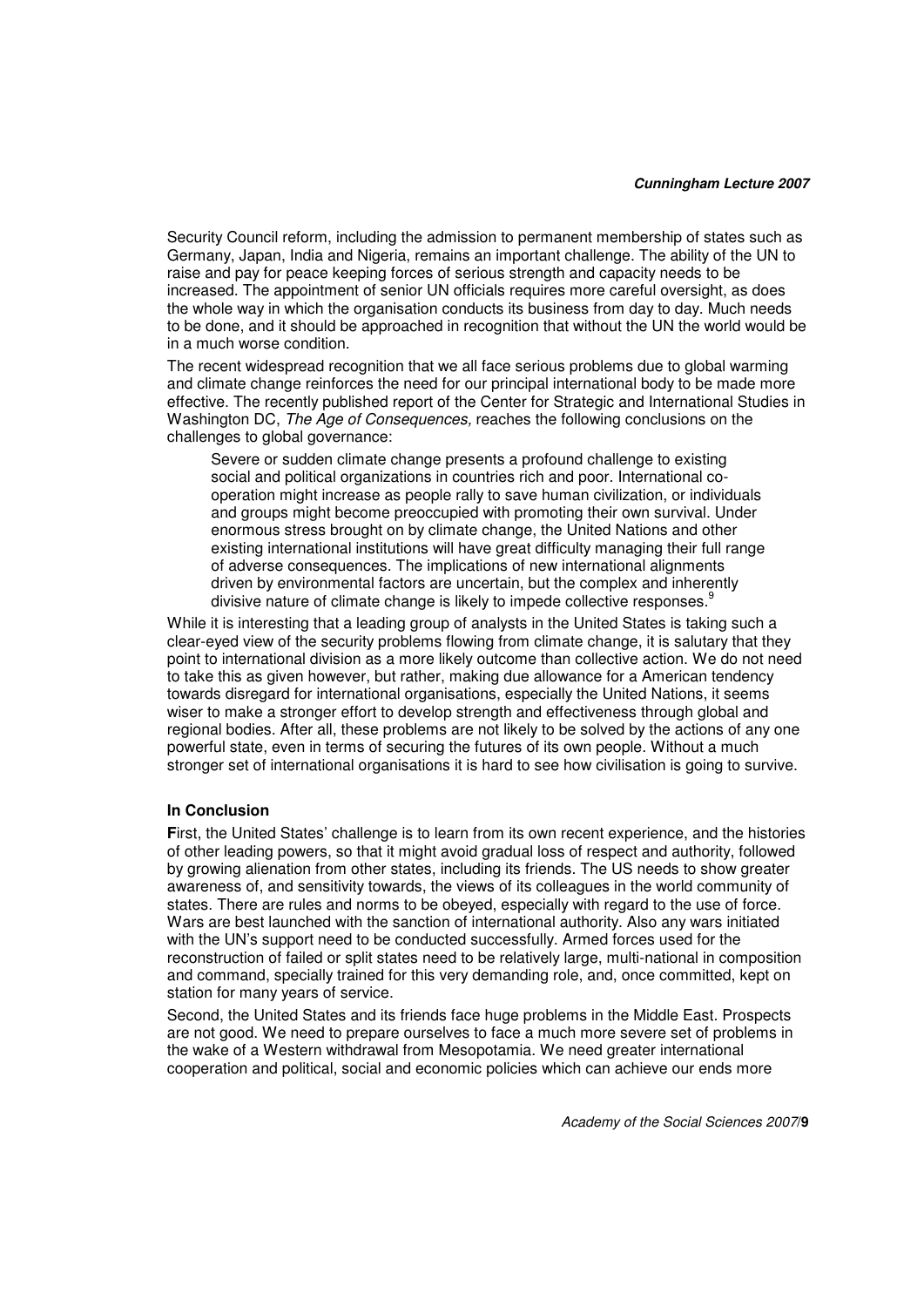effectively than has been done in the past four years. General Abizaid, the former US Commander in Iraq, recently said that US armed forces may need to remain in Iraq for fifty years in order to achieve the current Administration's goals. What will happen if they are gone in two years? The United States, its allies and its friends in the Middle East need to work out a viable strategy for coping with the consequences quickly. The incoming US President in 2009 should have this project high on his or her agenda, and be ready to launch a major international conference of relevant parties to reach agreement on strategy for a continuing struggle in the Middle East.

Third, we need to develop more effective policies for reversing the proliferation of nuclear weapons and making them more secure against terrorist use. A two-tier structure of haves and have-nots will not contain nuclear proliferation. There will always be others who want to join the club, a club for which one essentially only has to make one's own tie in order to be admitted, as Israel, India and Pakistan have already shown. We are in a new era in which the most likely users of nuclear weapons are not deterrable nation states but undeterrable shadowy groups of insurgents and extremists who are ready to die for their beliefs. The Western powers, especially the United States, offer large, tempting, high value targets which are extremely difficult to defend. Henry Kissinger pointed out at Stanford last month that in his view nuclear non-proliferation is **the** most important issue facing the world today. Let us develop wider recognition of the seriousness of this danger and stop undermining our best means for dealing with it.

Fourth, we have to deal with the global and regional consequences of the transnational dangers posed by climate change, shortage of resources, disease, uncontrolled emigration, etc. Although these are security issues, the most effective way in which to approach most of them is by civil means, or soft power. We need leadership and coordination by global and regional organisations. We therefore need a phase of revising the rules under which nations participate in the United Nations and regional bodies, before we can utilise those agencies most effectively. Such cooperation may not be sufficient for success but it is an essential foundation.

Finally let me emphasise that this is an era of great challenge to policy makers. We can continue to run downhill, but there will be terrible consequences. We need a new generation of national and international leaders who understand why the policies of the past several years have been so unsuccessful and boldly set out on a new course. These leaders will need sound guidance from the expert communities of academia, the media and government agencies. It is up to us to produce high quality work. It will be up to our leaders to open their ears and their minds to some positive new thinking.

**Professor Robert O'Neill** AO, FASSA, was born in 1936. He served in the Australian Regular Army 1955-68, including war service in Vietnam 1966-67 and was mentioned in dispatches. He was a Rhodes Scholar at Oxford 1961-65, receiving a Doctorate of Philosophy in Modern History for a thesis on the relationship between the German Army and the Nazi Party. His first book, The German Army and the Nazi Party, was published in 1966 with an introduction by Sir Basil Liddell Hart.

He wrote his second book, Vietnam Task, while on war service and then taught military history at the Royal Military College of Australia, publishing his third book, General Giap: Politician and Strategist (1969). He moved to the Department of International Relations,

**10**/Academy of the Social Sciences 2007